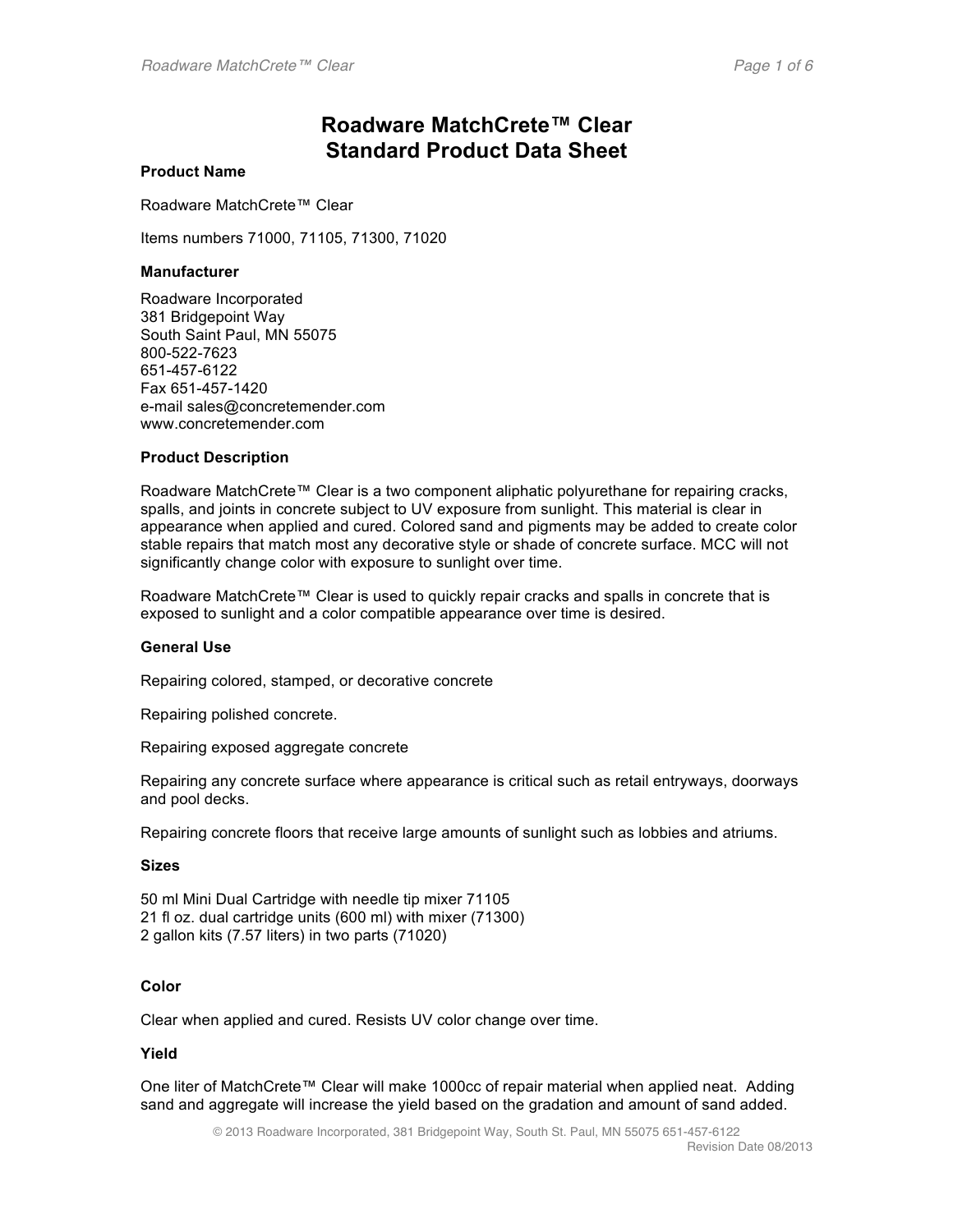#### **Limitations**

Roadware MatchCrete™ Clear should not be used in moving expansion joints that exceed the movement capability of the material.

#### **Technical Data**

Roadware MatchCrete™ Clear is a low viscosity repair material with properties and performance that are well-suited for non-structural repair applications. The material provides excellent penetration of voids, ability to flow into fine cracks, rapid hardening, good adhesion and bond, and high deformability to provide a durable repair. The shrinkage of MatchCrete™ Clear is low and should not pose concern for debonding or delamination due to volume changes. The properties of Roadware MatchCrete™ Clear are summarized below.

| Property                                       | <b>Measured Value (average)</b> |
|------------------------------------------------|---------------------------------|
| Tensile Strength at break (ASTM D-638-10)      | 1523 psi (10.5 Mpa)             |
| Tensile Strength at yield (ASTM D-638-10)      | 1437 psi (9.9 Mpa)              |
| <b>Hardness</b>                                | 60D                             |
| <b>Bond Strength</b>                           | Excellent                       |
| Elongation at break (ASTM D-638-10)            | 58.3%                           |
| Elongation to yield in tension (ASTM D-638-10) | 7.47%                           |
| Modulus of Elasticity (ASTM D638-10)           | 55.8 ksi (384.7 Mpa)            |
| Viscosity Side A (Brookfield)                  | 280 cps                         |
| Viscosity Side B (Brookfield)                  | $100$ cps                       |
| Cure time Tack-Free 72° F (22C)                | 25 minutes                      |
| Gel time 72° F (22C)                           | 6 minutes                       |
| Full Cure 72° F (22C)                          | 24 hours                        |
| Shelf Life                                     | 12 months                       |

In summary, Roadware MatchCrete™ Clear is a strong and flexible repair material suited for sealant applications. The material bonds well to concrete and will easily conform to slight deformations at repaired joints. The combination of good bond and low modulus predicts good service as a sealant or other non-structural repair material for concrete structures.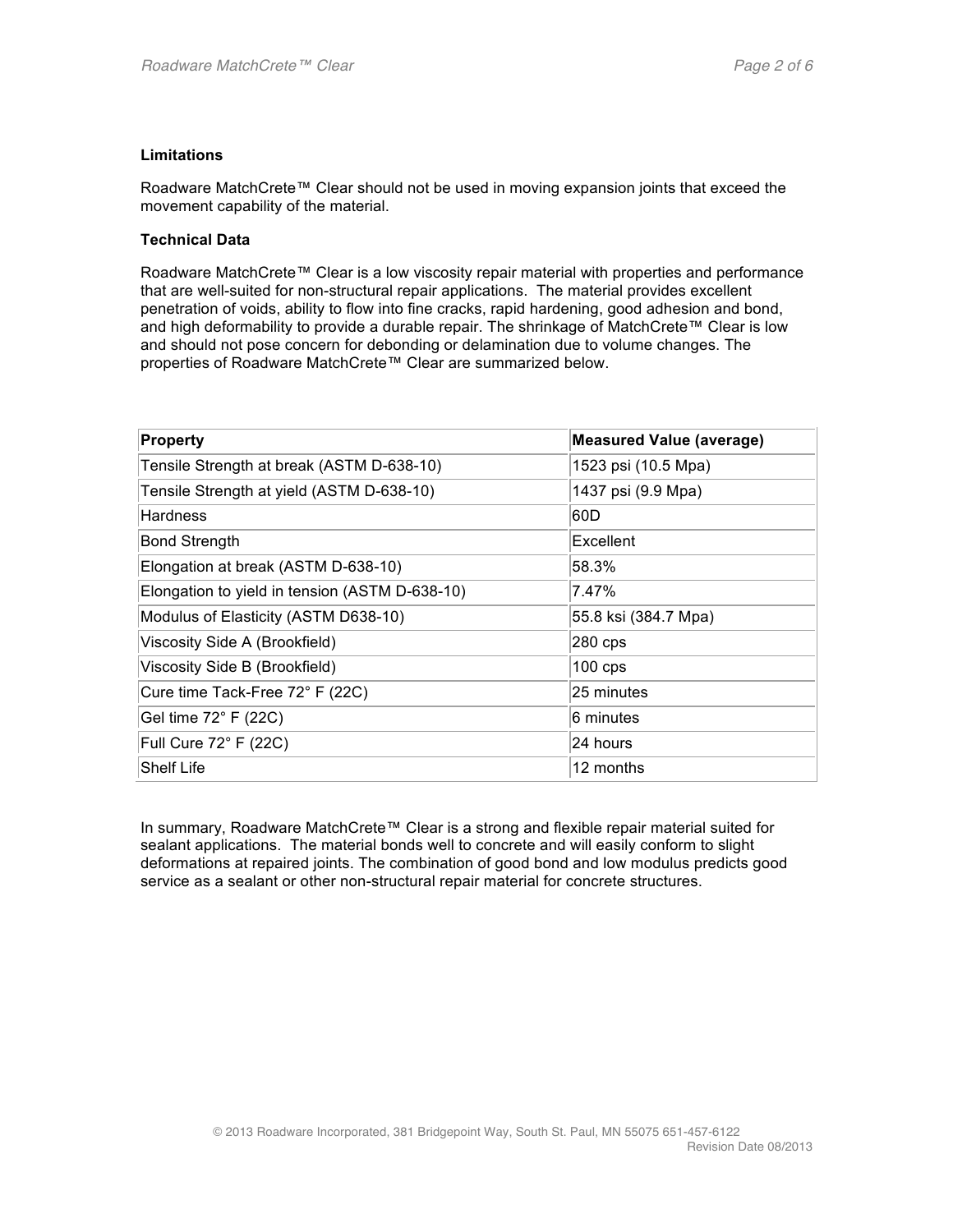#### **Installation Surface Preparation:**

Surface Cracks (all depths and widths): Cracks should be free of dirt, oils, dust, latents and old crack repair materials. ALL SURFACES MUST BE CLEAN AND DRY AS POSSIBLE. New concrete must be fully cured. A dry diamond blade attached to an electric hand grinder is recommended for preparing cracks and creating a clean surface for bonding. A wire brush or twisted wire wheel on a grinder may be used in some cases.

Surface Spalls and Deflections: Remove all loose materials back to sound concrete with a chisel or light chipper. DO NOT SQUARE CUT THE REPAIR AREA. If a square appearance is necessary, lightly score surface and remove material. Use a wire brush or twisted wire wheel to clean the repair area. All surfaces must be free of dirt, oils, dust, latents and old repair materials. For feather edge repairs in high traffic areas, score the repair edge with a dry diamond blade 1/4" deep around the perimeter of the repair. New concrete must be fully cured.

Exposed Aggregate: Remove any loose aggregate or concrete materials. Clean the repair area with a wire brush is similar method.

#### **Application Temperature:**

Recommended application temperature is between 40° F and 100° F (5° to 38°C). It is best to keep material at room temperature 60° to 80° F (15° - 26°C) prior to application. If manufactured sand is to be used with product, it also should be kept at room temperature. Avoid frost-laden surfaces as this may adversely affect bonding and curing. MatchCrete™ Clear will cure tack-free in about 25 minutes. Full cure in 24 hours. The temperature of the material and the temperature of the concrete surfaces will affect cure time. Warmer temperatures will decrease cure time and colder temperatures will increase cure time. In extremely cold environments, heat the concrete to remove frost before application. Contact Roadware for information on applications below 40°F.

#### **Mixing:**

Cartridges: Roadware MatchCrete™ is a two-component material that must be thoroughly mixed in a one-to-one ratio immediately before application. This is best achieved with specially designed dual-component self-mixing cartridges and caulking guns. Material is ejected from prepackaged cartridges through a supplied static mixing nozzle with a dual component caulking gun such as the Roadware 5300 Application Tool. Mixed material is applied directly into the repair area immediately after mixing. Static mixing delivers the clearest finish with the fewest trapped air bubbles.

#### **Bulk Mixing:**

Due to the rapid setting nature of this product, only small batches up to 500ml x 500ml should be mixed and used immediately. Keep the material cool and blend the material with a paddle. Mix for about one minute or until well blended. Avoid whipping air into the mix. Aggregate can be added at the end of the mixing process. The material may want to gel up instantly, keep mixing until smooth for up to two minutes. If the material is setting too quickly, chill the components to between 40 and 59 degrees and try again.

#### **Pumps:**

Roadware MatchCrete™ Clear may be pumped in most one-to-one ratio pumps designed for applying polyureas. The pump should be new or newly cleaned and refurbished to avoid cross color contamination from the previous pumped material.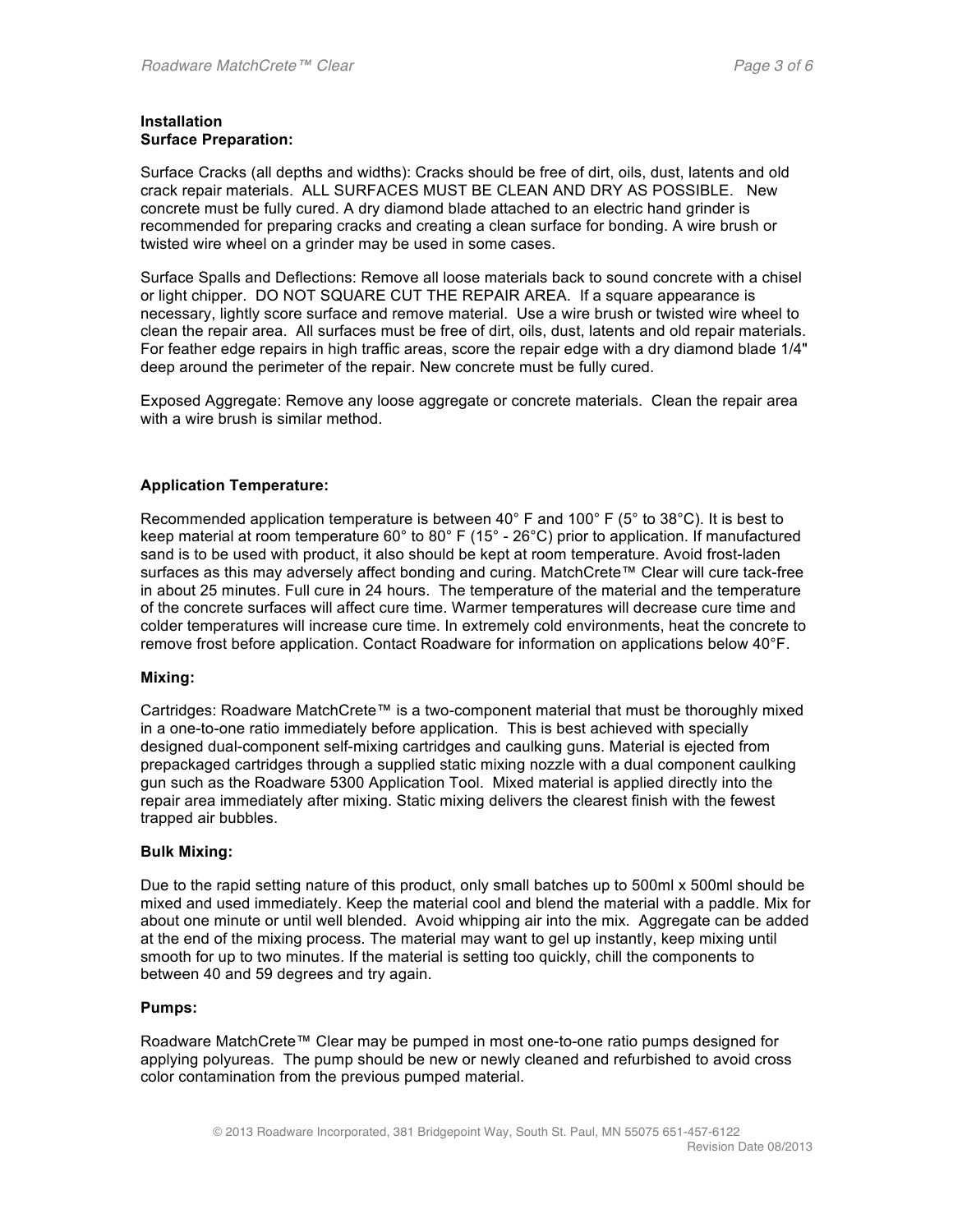#### **Application:**

Surface Cracks (all depths and widths): Assemble cartridge according to directions. Holding the application gun upward, place cartridge set into gun. Gently squeeze trigger to bleed-off air and start material flowing into mixers. Point mixer into waste container and squeeze trigger to start mixing process. DO NOT POINT MIXER UPWARD AFTER MATERIAL IS FLOWING. This may cause material to flow back into the tubes and cause clogging. Apply material directly to the repair area. Add small amounts of manufactured sand to slow, "sinkers" or prevent material from flowing beneath the slab. Colored or decorative sand may be added in  $\frac{1}{4}$ " inch (6mm) lifts if necessary.

Spalls: Apply mixed material directly to the repair area and add sand or aggregate to  $\frac{1}{4}$  inch (6mm) lifts as necessary. Be sure aggregate is fully saturated.

Spalls Bulk Mixed: Pre-wet the repair area with MatchCrete™ Clear. Fully coat the sides and bottom of the repair. Pour 500ml or less mixed MatchCrete™ Clear into a mixing pail. Add specified sand or aggregate and stir until coated. Quickly pour the resulting mortar into the repair area and finish with a trowel.

#### **Exposed Aggregate:**

Method One: Pre-place up to one inch of desired clean, dry aggregate in the repair area. Flood the repair area with MatchCrete™ Clear to bond aggregate in place.

Method Two: Flood prepared spall with MatchCrete™ Clear to just below the finished surface and add desired clean, dry aggregate. Move aggregate in place as necessary with a trowel or similar tool.

**Finishing:** MatchCrete™ Clear can accommodate many types of finishes and looks.

**Broom Finished Concrete:** Dust the repair area as the MatchCrete™ Clear gels in approximately 5 minutes and lightly broom finish to match the surrounding concrete.

**Polished Concrete**: Use matching aggregate and sand in the repair. Fill crack or spall to slightly above grade. Allow to fully cure for 24 hours. Gently wet sand or polish with 400 grit diamond pads until repair blends into the surrounding surface. Proceed with higher grit pads if necessary.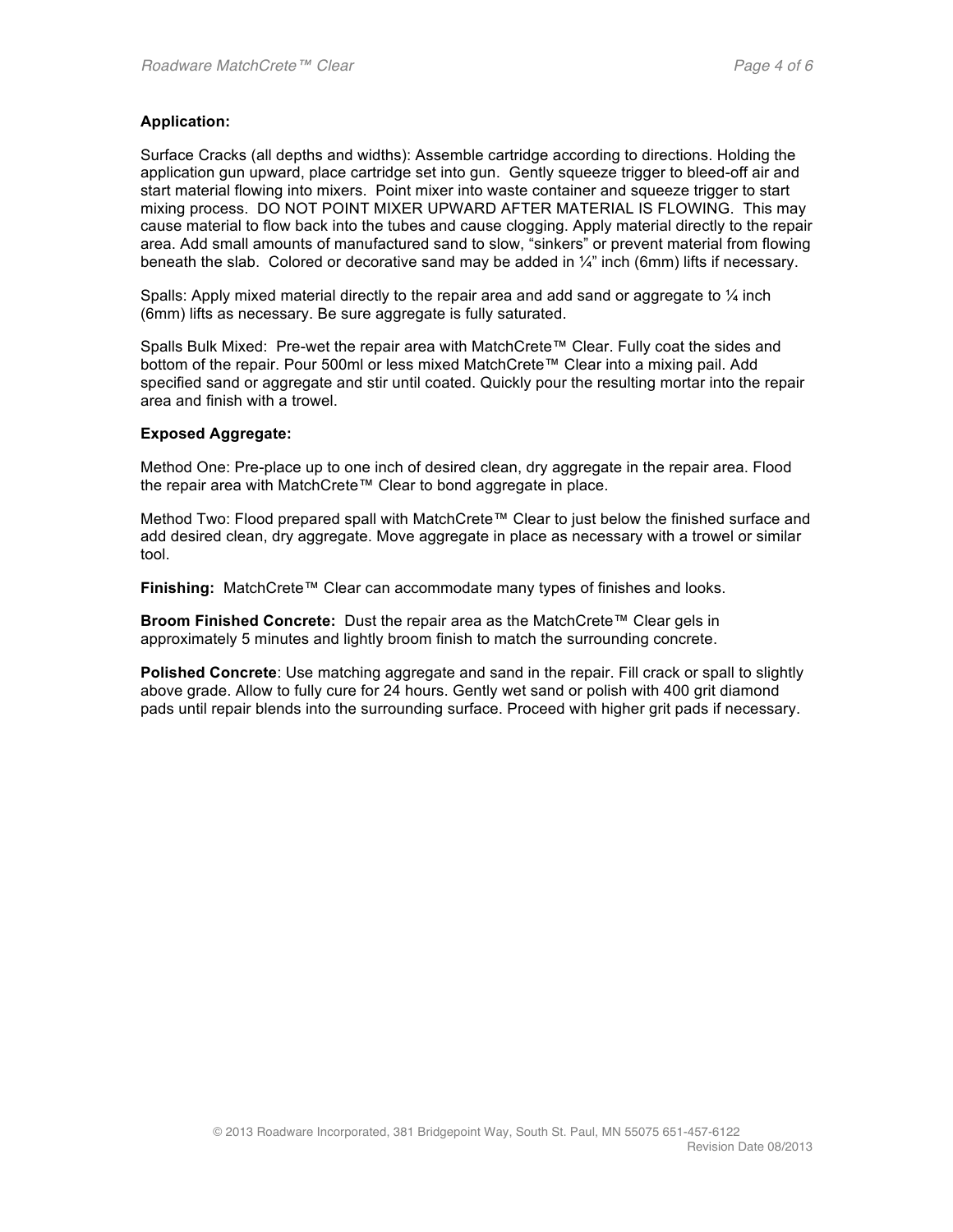#### **Safety**

#### **CAUTION: Read and understand MSDS sheets before use.**

Roadware MatchCrete™ Clear should be used as directed and mixed at the point of application. Do not spray or atomize material without taking appropriate safety precautions.

Harmful by inhalation. Irritating to eyes and respiratory system. May cause sensitization by inhalation and skin contact. This product is a respiratory irritant and potential respiratory sensitizer. Repeated inhalation of vapor or aerosol at levels above the occupational exposure limit could cause respiratory sensitization. A hyper-reactive response to even minimal concentrations of diisocyanate may develop in sensitized persons. The onset of respiratory symptoms may be delayed for several hours after exposure. Waste disposal must be in accordance with appropriate Federal, State and Local regulations. In liquid form, avoid skin contact, avoid eye contact, avoid breathing substance, avoid ingestion. Use respiratory protection and skin protection if spraying or atomizing this product or using in an enclosed space. Notice to users: Do not release to water or public owned treatment works. Read and understand MSDS sheets before use.

KEEP OUT OF REACH FROM CHILDREN KEEP CARTRIDGES IN A COOL, DRY PLACE. STORE AT ROOM TEMPERATURE BETWEEN 60 - 80° F (15° - 26°C).

#### **Availability**

Roadware 10 Minute Concrete Mender is available from authorized Roadware distributors and dealers worldwide. Contact Roadware Incorporated for the nearest distributor or dealer.

#### **Warranty**

Roadware Inc. will warrant each Roadware Concrete Repair or Protective Coating Product against defects in material and workmanship for a period not to exceed six months from the shelflife of each unopened drum or case of product. Roadware's sole warranty is that Roadware Products will meet current sales specifications. Every reasonable precaution is taken in the manufacture of all Roadware products and compilation of data that they shall comply with the manufacturer's exacting standards. As however, the effectiveness of each product depends on the applicators judgment of a proper condition, and since conditions and methods of use are beyond the manufacturer's control, no application warranty of any type is made, expressed or implied whether used in accordance with directions or not. Roadware shall not be held liable for repairs or portions thereof that are necessitated by damage which has resulted from structural failures, settling, shifting, distortions, splitting or cracking of the substrate. The forgoing warranties are in lieu of all other warranties expressed or implied including the implied warranty of merchantability and fitness or application for a particular use. Roadware Inc., shall in no event be liable for incidental, consequential of other, direct or indirect damages.